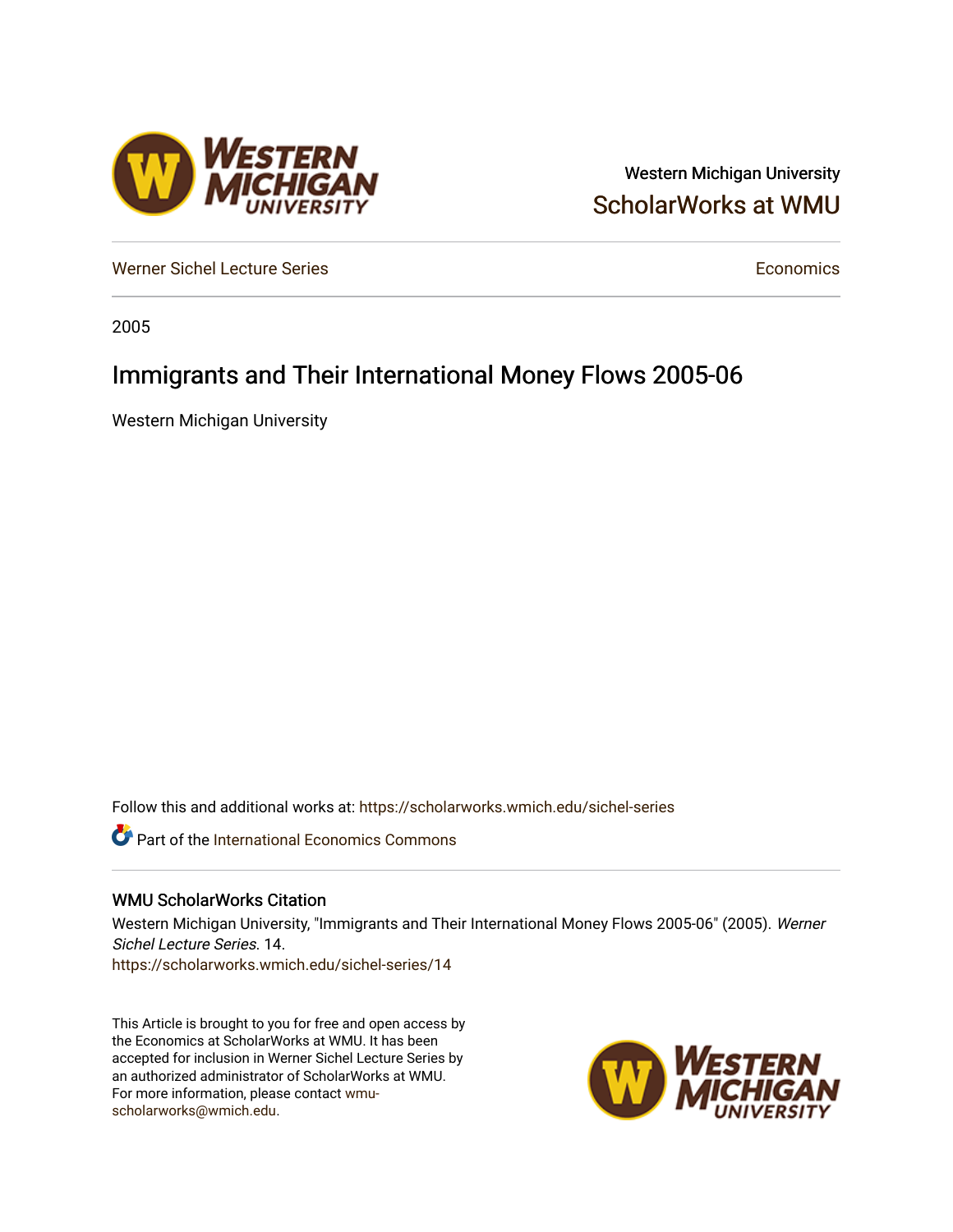Werner Sichel Lecture-Seminar Series Department of Economics College of Arts and Sciences Western Michigan University Kalamazoo, MI 49008-5330

Workers' remittances, the repatriated earnings of immigrant workers, have captured the attention of policymakers and researchers. For a number of developing nations these inflows of funds are their largest source of foreign exchange earnings--exceeding official aid, direct foreign investment, and goods export earnings. Despite the fact that these inflows are large and are becoming larger, we know very little about either the determinants of international transfers or about their impacts on receiving economies. WMU's fortysecond lecture-seminar series "Immigrants and Their International Money Flows," will address a myriad of issues relating to these growing international money transfers.

The public lectures in this series form the basis of two courses to be supervised by Professor Pozo. Economics 591 and 592 (one credit each) are open to graduate and advanced undergraduate students.

Travel Directions: From I-94 Exit 74 take US 131 north to exit 36A (Stadium Drive). Go east on Stadium to the fourth traffic light. Turn left onto Howard Street and then take the second right onto the WMU campus. Follow the signs to the Miller Auditorium Parking Ramp. Knauss Hall is the dark brick building just beyond the fountain.

For additional information contact: Professor Susan Pozo 269-387-5553 susan.pozo@wmich.edu www.wmich.edu/economics/sichelsem.htm

#### WESTERN MICHIGAN UNIVERSITY

College of Arts And Sciences Department of Economics Werner Sichel Lecture-Seminar Series 2005-2006

### **Immigrants and Their International Money Flows**

Public lectures on Wednesdays at 3:00 p.m. in 3508 Knauss Hall

Catalina Amuedo-Dorantes San Diego State University October 12, 2005

> Leah Vanwey Indiana University November 16, 2005

Oded Stark Universities of Bonn, Klagenfurt, and Vienna; Warsaw University January 25, 2006

> David McKenzie World Bank February 15, 2006

Christopher Woodruff University of California - San Diego March 22, 2006

> Robert E.B. Lucas Boston University April 5, 2006

The Department of Economics and the College of Arts and Sciences gratefully acknowledge the co-sponsorship of this series by the W.E. Upjohn Institute for Employment Research.

This series is directed by Susan Pozo, Professor of Economics, with the assistance of Michael Ryan and John Earle.

Differences in Remittance Patterns Among Latino Immigrants in the U.S.



Catalina Amuedo-Dorantes San Diego State University

October 12, 2005

Professor Amuedo-Dorantes is a labor economist whose interests in immigration and international finance has resulted in a distinctive research agenda. Her work on the impact of remittances on exchange rates and on the interplay of immigrants with banking institutions has paved the way for new insights into the impacts of remittances on receiving economies. An overview of some of her more recent research on remittances, "On the Remitting Patterns of Immigrants: Evidence from Mexican Survey Data," is published in the Atlanta Fed's Economic Review, 2005. This can be located at their site, http://www.frbatlanta.org/.

The Power of Home: Remittances to Families and **Communities** 



Leah Karin Vanwey Indiana University

November 16, 2005

Professor VanWey, a sociologist, has extensively studied international and internal migration in Thailand, Mexico, and Brazil. Much of her research revolves around the interaction of land use and land ownership with the environment and with migration. She has also studied mobility and intergenerational transfers of wealth in the United States. A sample of her research can be found in Demography, "Altruistic and Contractual Remittances between Male and Female Migrants and Households in Rural Thailand," 2004.